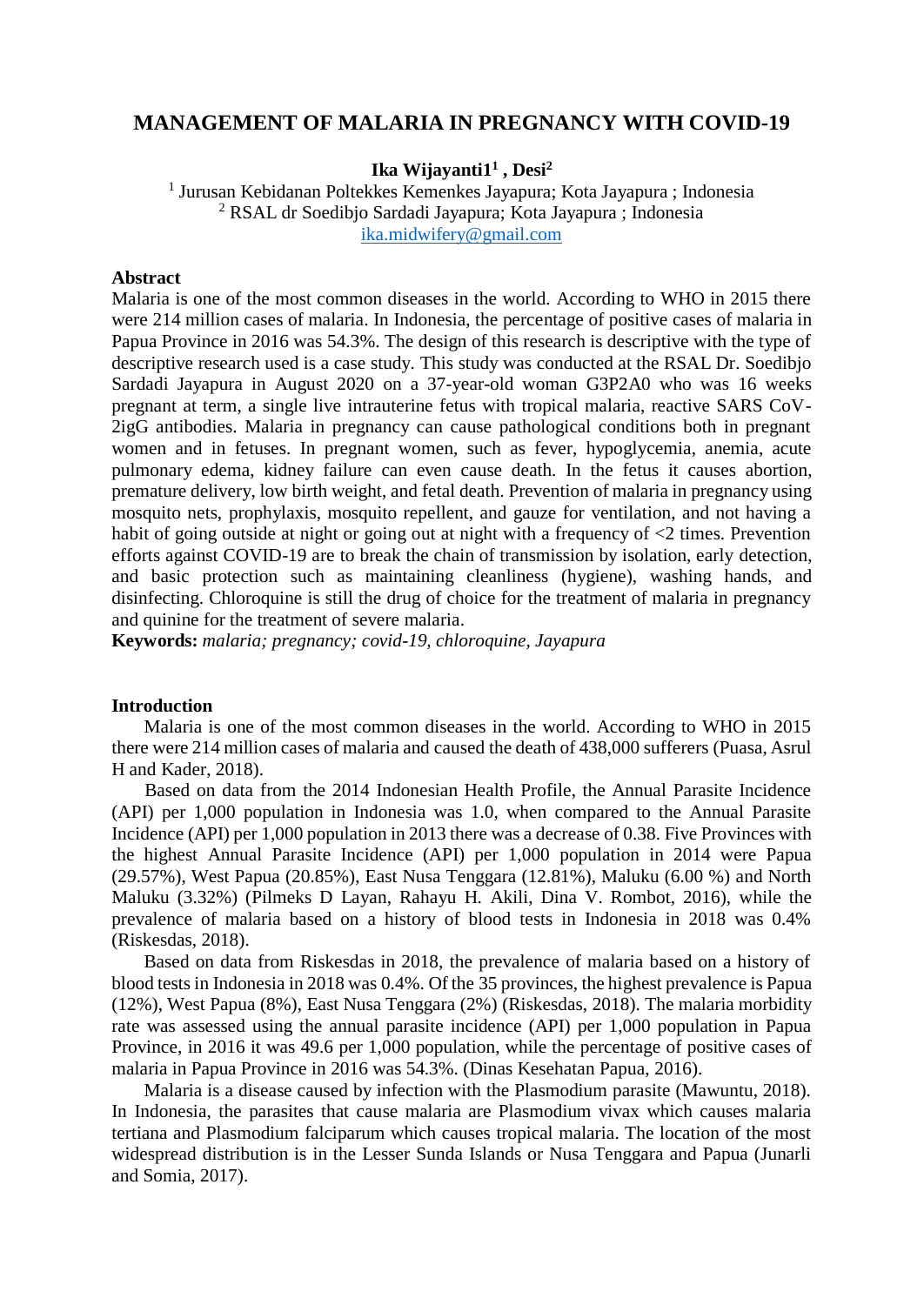Factors related to the incidence of malaria in pregnant women are the level of knowledge, behavior patterns (Darmiah *et al.*, 2019), attitudes and actions to prevent malaria (Layan, Akili and Rombot, 2016), monitoring of the health of pregnant women by midwives which is manifested in the possession of a Maternal Child Health (KIA) book, the use of mosquito coils/electric when sleeping at night, the economic status of pregnant women, and the ease of access of pregnant women to the practice of midwives/maternity hospitals. (Budiyanto and Wuriastuti, 2017).

Malaria can be infected by everyone, including infants, toddlers, children and adults as well as pregnant women (Puasa, Asrul H and Kader, 2018). Pregnant women are more easily infected with malaria and are also easy to be infected again to severe complications (Rahmawaty, 2014). Malaria in pregnancy can cause pathological conditions both in pregnant women and in fetuses. In pregnant women, such as fever, hypoglycemia, anemia, acute pulmonary edema, kidney failure can even cause death. In the fetus it causes abortion, premature delivery, low birth weight, and fetal death (Rusjdi, 2012).

The process of pregnancy which is an individual factor will exacerbate malaria cases experienced by pregnant women, and a pregnant woman suffering from malaria will affect the pregnancy process and abnormalities in the newborn. Malaria infection in pregnant women can cause anemia in the mother and fetus, as well as babies with low birth weight. The risk of low birth weight infants (LBW) in mothers with malaria increased two times compared to pregnant women without malaria. This can increase maternal and infant mortality. Complications of malaria infection in pregnancy can include abortion, low birth weight babies, anemia, pulmonary edema (swelling or accumulation of fluid in the lung tissue), impaired kidney function, and congenital malaria (Budiyanto and Wuriastuti, 2017).

Pregnant women are susceptible to infection with severe acute respiratory syndrome coronavirus 2 (SARS-CoV-2), which can increase the risk for both pregnant women and their unborn babies. Pregnant women who experience COVID-19 are feared that there will be intrauterine transmission from mother to fetus. In addition, they can also have symptoms of pneumonia due to the Covid-19 virus, which is one of the main causes of death in pregnant women worldwide. In the fetus, fetal complications can occur in mothers infected with Covid-19, namely miscarriage (2%), Intra Uterine Growth Restriction (IUGR; 10%), and premature birth (39%). Fever with an average temperature of 38.1-39.0°C (Ramadhani *et al.*, 2020).

Malaria treatment in adult COVID-19 patients, including pregnant women, is given according to the patient's symptoms. In patients with mild Covid-19 symptoms with malaria infection, chloroquine/hydroxychloroquine, azithromycin, piperaquine (one of the components of the DHP drug) and primaquine can prolong the QTc interval, therefore it is necessary to have an ECG examination to see the QTc interval before being given for treatment. If the patient with COVID-19 does not undergo an EKG examination and receives chloroquine/hydroxychloroin and azithromycin, for the treatment of malaria, oral DHP is not given, but artesunate is injected for 7 days. Primaquine administration was postponed until the patient's condition improved and Covid-19 treatment was completed. If malaria complications occur, the patient is referred to the hospital. If the symptoms of COVID-19 are moderate and the symptoms are severe with malaria infection, then the malaria drug is given using artesunate injection for 7 days. And for malaria sufferers with COVID-19, primaquine administration is postponed until the patient's condition improves and Covid-19 treatment is completed (Ditjen P2P, 2020).

#### **Methods**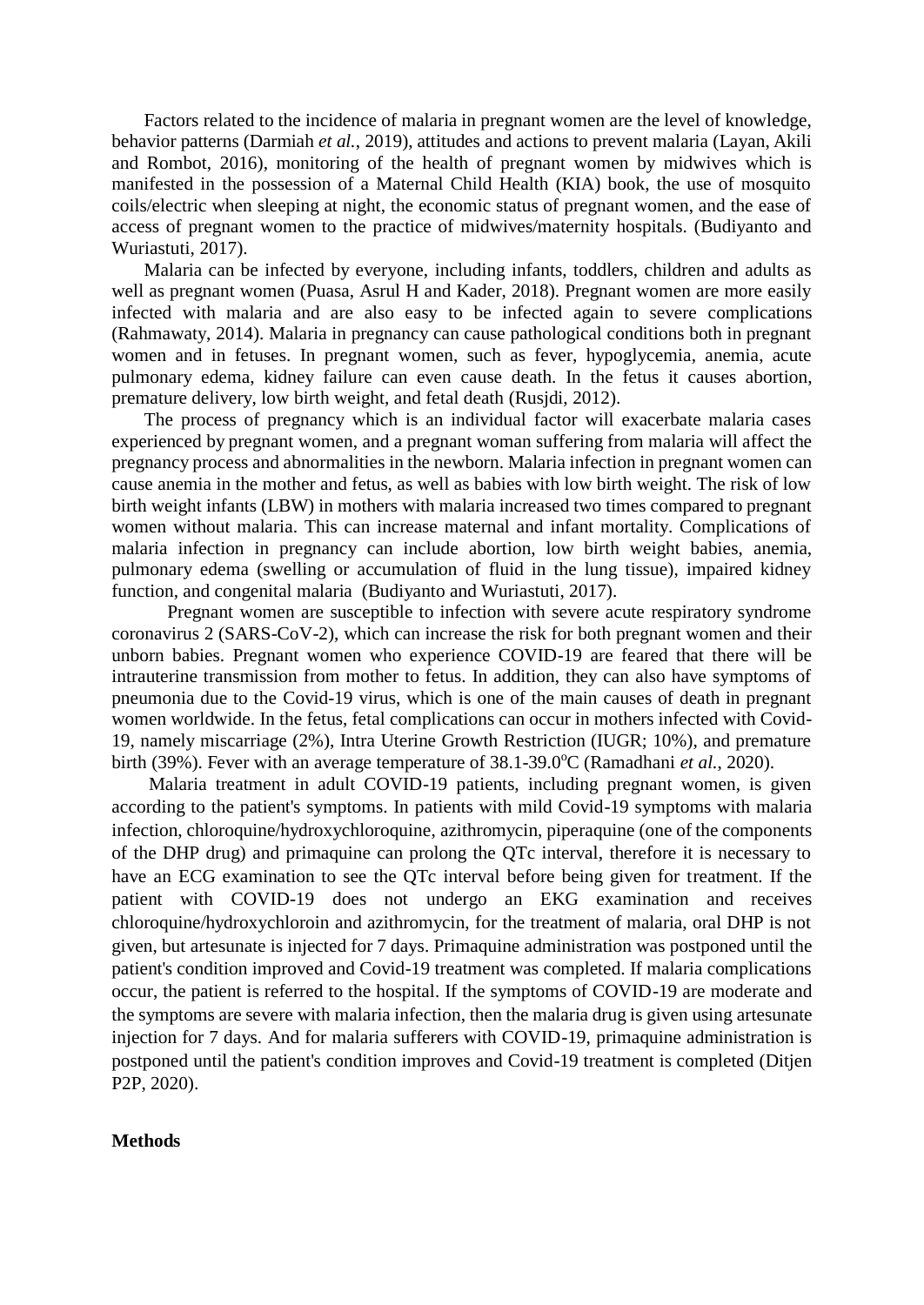The design of this research is descriptive, namely research that aims to explain, give a name, situation or phenomenon in finding new ideas (Nursalam, 2013). The type of descriptive research used is a case study, namely examining a problem through a case study consisting of a single unit. Participants are objects that will be examined in the case study, namely pregnant women with malaria. The number of participants used is 1 person. This research was conducted at the RSAL Dr. Soedibjo Sardadi Jayapura in August 2020. The data collection methods in this case study were observation and physical examination, and a documentation study.

#### **Result and Discussion**

# **Kasus**

A woman Mrs. X Age 37 years G3P2A0 14 weeks pregnant came to the RSAL dr.Soedibjo Sardadi Jayapura with complaints of fever accompanied by dizziness, nausea and vomiting since 3 days ago. The results of the anamnesis that the mother is a housewife, before being treated, the mother felt a fever that came and went with chills, bitter mouth, body aches, fever, sore throat and headache. The next day the fever went down after taking paracetamol but a few hours later it came back. On the third day, the patient complained of fever and chills as before and complained of nausea and vomiting, decreased appetite, felt weak and had aches and pains. The patient also complained of cough and runny nose.

On physical examination, the general condition appeared moderately ill, compos mentis consciousness, blood pressure 90/60 mmHg, pulse 80x/minute, breathing 18x/minute, temperature 37.9 oC. Eyes, ears and nose, impression within normal limits. On chest examination, chest movement and tactile fremitus were symmetrical, no rhonchi and wheezing were found, the impression was within normal limits. Cardiac examination found no abnormalities, the impression was within normal limits. Flat abdomen has strie gravidarum.

The patient had his first period at the age of 12 years with a regular 28-day cycle, for 5-7 days, 4 times changing pads, with the first day of last menstruation (HPHT) on May 08, 2020 and estimated delivery on February 15, 2021. The patient married the first and has been going on for 8 years.

Leopold's external inspection was still ballomen. On laboratory examination, Hb: 12.4 g/dl, leukocytes:  $5,700/\mu$ l, erythrocytes:  $3,800,000/\mu$ l, platelets:  $76,000/\mu$ l and hematocrit: 29%. Serum bilirubin: Serum Glutamic Oxaloacetic Transaminase (SGOT) 47 u/L, Serum Glutamic Piruvic Transaminase (SGPT) 37 l/L and peripheral blood smear: Plasmodium falcifarum +4 , rapid test antibody SARS CoV-2 IgM Ractif, Antibody SARS CoV- Reactive 2igG, positive swab examination, RO/thorax results: cast and pulmo, no abnormalities were seen, ultrasound examination at 14 weeks gestation, according to gestational age.

Based on the results of the examination, it was found that the diagnosis was Mrs. X G3P2A0 37 years old 14 weeks pregnant single live intrauterine with tropical malaria and covid-19.

The management carried out was hospitalization of the mother with infusion of RL drips NB 20 tts/min, injection of ranitidine 3x1, ondancentron 2x1, artesunate 0;12;24;36, goldrion oral medication 1x1, comvit C 1x1, education on sunbathing and light exercise every morning 09.00 for 15-30 minutes, giving green bean porridge every morning and evening, giving 1 can of bear milk every afternoon, observing mother's vital signs, reducing contact/bites of Anopheles mosquitoes by using mosquito nets and insect repellent, recommending adequate eating and drinking, recommending rest sufficient.

#### **Discussion**

Based on the data obtained from the results of the study on the patient, a woman Mrs. X Age 37 years G3P2A0 16 weeks pregnant preterm came with complaints of fever since 3 days before being treated. In this patient, the results of the anamnesis were fever accompanied by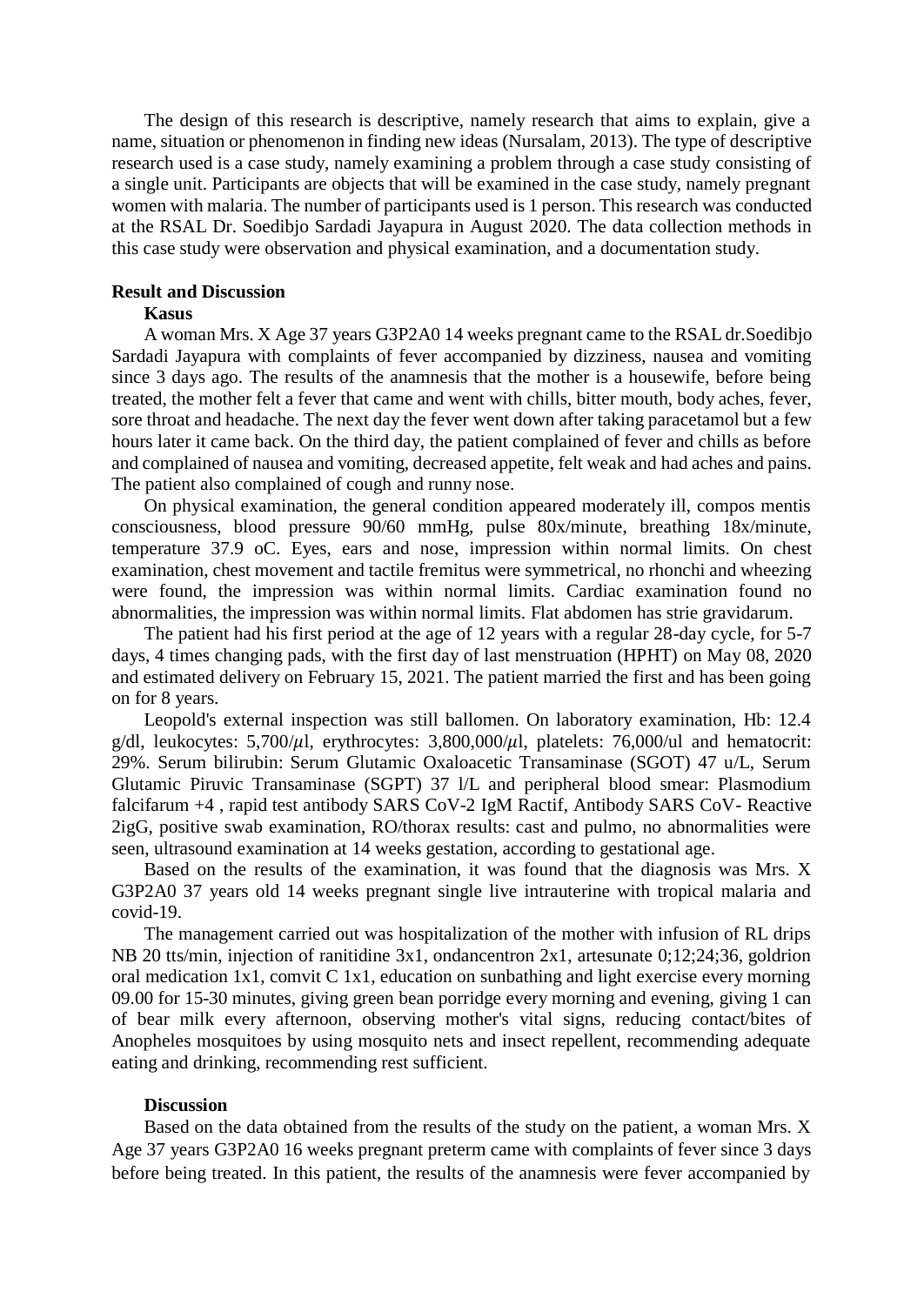dizziness, nausea and vomiting since 3 days ago. Before the patient was treated, the fever seemed to come and go. Fever accompanied by chills, bitter mouth, body aches all over, fever, sore throat and headache, The next day the fever went down after taking paracetamol but a few hours later it came back. On the third day, the patient complained of fever and chills as before and complained of nausea and vomiting, decreased appetite, felt weak and had aches and pains. The patient also complained of cough and runny nose. The most common symptoms in malaria patients are headache, nausea, muscle aches, vomiting, fever, chills, and sweating, which are the most common symptoms in malaria patients. (Sandy *et al.*, 2019). The characteristic features of malaria are periodic fever, anemia and splenomegaly. There are often prodromal symptoms such as malaise, headache, bone/muscle pain, anorexia and mild diarrhea (Rehana and Mutiara, 2017)**.**

Laboratory results showed hemoglobin (Hb): Hb: 12.4 g/dl, leukocytes:  $5,700/\mu$ l, erythrocytes: 3,800,000/ $\mu$ l, platelets: 76,000/ul and hematocrit: 29%. Serum bilirubin: Serum Glutamic Oxaloacetic Transaminase (SGOT) 47 u/L, Serum Glutamic Piruvic Transaminase (SGPT) 37 l/L and peripheral blood smear: Plasmodium falcifarum +4 Diagnosis of malaria in pregnancy can also be established based on microscopic examination of blood samples (Sandy *et al.*, 2019)

Malaria during pregnancy has consequences for morbidity, mortality, abortion, premature birth, low birth weight (referring to intra-uterine growth inhibition and prematurity) and transplacental transmission of the malaria parasite. Malaria infection in pregnant women can not only increase the risk of anemia which can increase the risk of bleeding during childbirth, but also increase the risk of infant mortality, prematurity and low birth weight. The risk of getting malaria increases, especially in the second trimester of pregnancy, pregnant women have a three times greater risk of suffering from other serious diseases when infected with malaria than women who are not pregnant. (Anggraeni *et al.*, 2017).

This patient was also diagnosed as positive for COVID-19, although without symptoms, it was seen from the laboratory results, namely a rapid test for the SARS CoV-2igG Reactive antibody, a positive swab examination. Patients infected with COVID-19 can show symptoms or no symptoms. Usually mild symptoms in patients infected with COVID-19 are patients with acute uncomplicated upper respiratory tract infections, which can be accompanied by fever, fatigue, cough (with or without sputum), anorexia, malaise, sore throat, nasal congestion, or headache. In this condition, the patient does not need oxygen supplementation (Susilo *et al.*, 2020).

Pregnant women are susceptible to infection with severe acute respiratory syndrome coronavirus 2 (SARS-CoV-2), which can increase the risk for both pregnant women and their unborn babies. Pregnant women who experience COVID-19 are feared that there will be intrauterine transmission from mother to fetus. In addition, they can also have symptoms of pneumonia due to the Covid-19 virus, which is one of the main causes of death in pregnant women worldwide. In the fetus, fetal complications can occur in mothers infected with Covid-19, namely miscarriage (2%), Intra Uterine Growth Restriction (IUGR; 10%), and premature birth (39%). Fever with an average temperature of 38.1-39.0oC (Ramadhani *et al.*, 2020).

Based on the diagnosis, G3P2A0 is 14 weeks pregnant single live intrauterine with tropical malaria and covid-19. Then the management of these patients was carried out, namely hospitalization of the mother with infusion of RL drips NB 20 tts/min, injection of ranitidine 3x1, ondancentron 2x1, artesunate 0;12;24;36, goldrion oral medication 1x1, comvit C 1x1, sunbathing education and exercise light everymorning at 09.00 for 15-30 minutes, giving green bean porridge every morning and evening, giving 1 can of bear milk every afternoon, observing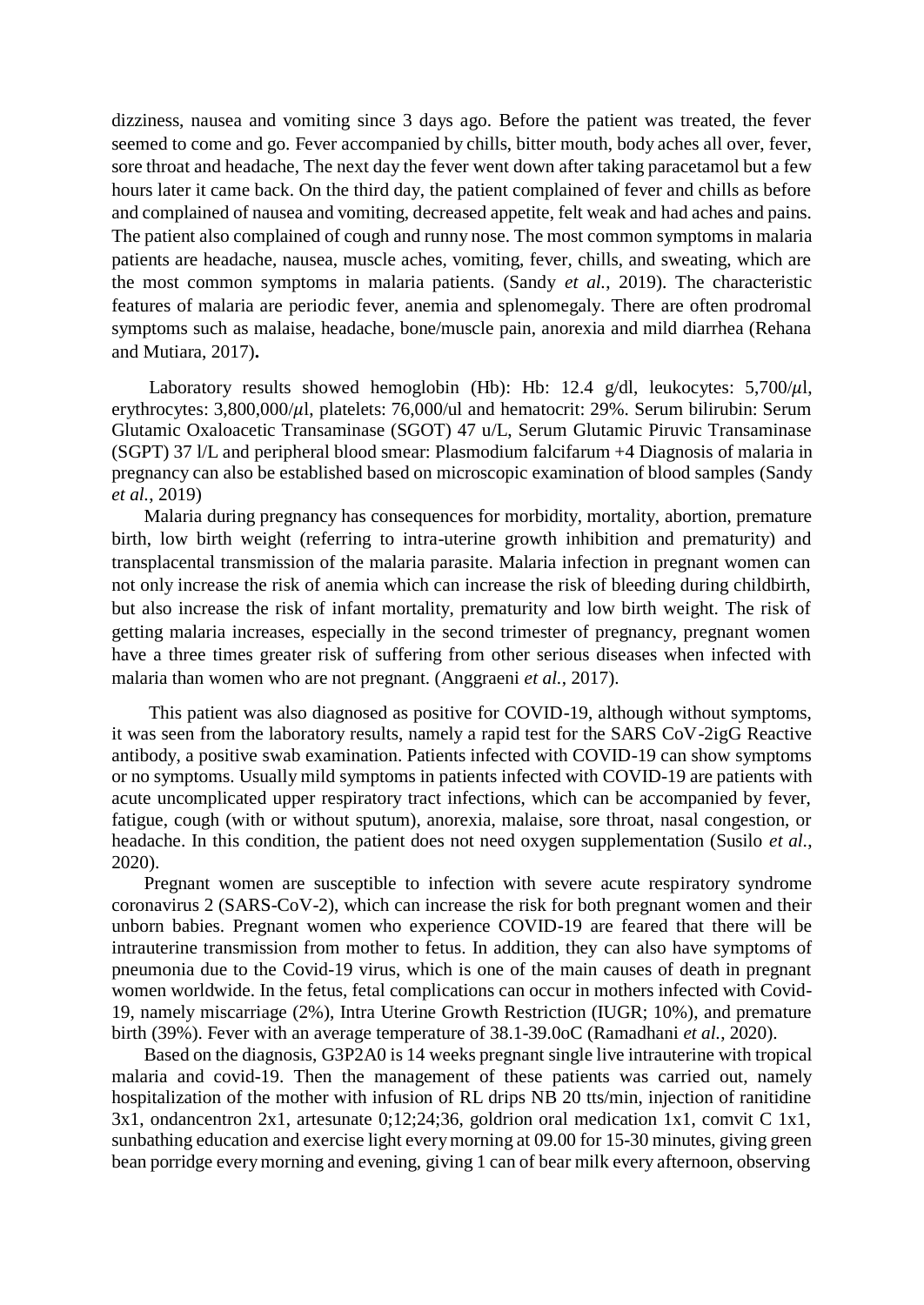mother's vital signs, reducing contact/bites of Anopheles mosquitoes by using mosquito nets and mosquito repellent, recommend eating and drinking healthy enough, recommend adequate rest.

In principle, malaria treatment in pregnant women is the same as treatment for other adults. Primaquine, tetracycline or doxycycline are not given to pregnant women. Treatment of falciparum malaria and vivax malaria in pregnant women in the I-III trimester (0-9 months) at the Puskesmas/Clinic Care or Hospital with intravenous Artesunate is the main choice. If not available, quinine drip can be given. Artesunate packaging and administration Parenteral artesunate is available in vials containing 60 mg dry powder of artesunic acid and solvent in ampoules containing 5% sodium bicarbonate. The two are mixed to make 1 ml of sodium artesunate solution. Then it was diluted with 5% Dextrose or 5 ml NaCL 0.9% to obtain a concentration of 60 mg/6ml (10mg/ml). The drug is given as a slow bolus. Artesunate is given at a dose of 2.4 mg/kg body weight intravenously 3 times in 0, 12, 24 hours on the first day. Subsequently, 2.4 mg/kg body weight was given intravenously every 24 hours a day until the patient was able to take oral medication (Kemenkes, 2017).

In the prevention of malaria, namely reducing the contact/bite of the Anopheles mosquito by using mosquito nets and mosquito repellent, encourage adequate eating and drinking, and encourage adequate rest. Prevention efforts for malaria include reducing the habit of being out of the house until late at night, carrying out environmental sanitation activities, using mosquito nets, using household insecticides, using repellents, using closed clothes, installing wire nets on doors and windows. (Alami and Adriyani, 2016).

Pharmacological interventions commonly given related to COVID-19 in pregnancy include antiviral therapy (remdesivir, lopinavir/ritonavir), antibiotics, corticosteroids (dexamethasone, betamethasone), thromboembolic (low molecular weight heparin/LMWH), and immunomodulators (convalescent plasma, tocilizumab, immunoglobulin). G, etc.) (Fatmawati, 2021). Guidelines for handling COVID-19 based on the severity of the disease, namely if asymptomatic, mild symptoms, aged <70 years without risk factors, namely clinical observation and supportive therapy. Mild symptoms, aged >70 years with risk factors and symptoms of fever, cough, shortness of breath, and x-rays showing pneumonia: LPV/r 200 mg/50 mg, 2 x 2 tablets per day; or Darunavir/ritonavir (DRV/r) 800 mg/100 mg, 1 x 1 tablet per day; or Darunavir/cobicistat 800 mg/150 mg, 1 x 1 tablet per day; AND chloroquine phosphate 2 x 500 mg/day or hydroxychloroquine (HCQ) 2 x 200 mg/day. Therapy is given for 5-20 days based on clinical changes (Susilo *et al.*, 2020). The handling of COVID-19 in these patients is clinical observation and supportive therapy because the patient does not show symptoms of Covid-19. In addition, continue to apply the Covid health protocol in providing treatment.

Besides being given drug therapy, they were also given education on sunbathing and light exercise every morning at 09.00 for 15-30 minutes, giving green bean porridge every morning and evening, giving 1 can of bear milk every afternoon, observing the mother's vital signs. According to Gonzalez et al, in Maulana in 2021, by basking in the morning sun, especially before 10:00 am, Vitamin D is obtained which can increase calcium and phosphorus levels in the body, maintain muscle and nerve function, and increase endurance or the body's immune system in controlling the body's immune system. fight infection. According to Alsyary 2020 research, sunlight can maintain the health condition of Covid-19 patients so that they have a chance to recover from this disease (Maulana *et al.*, 2021). In addition to sunbathing in the morning to increase immunity by doing clean life such as getting used to washing hands.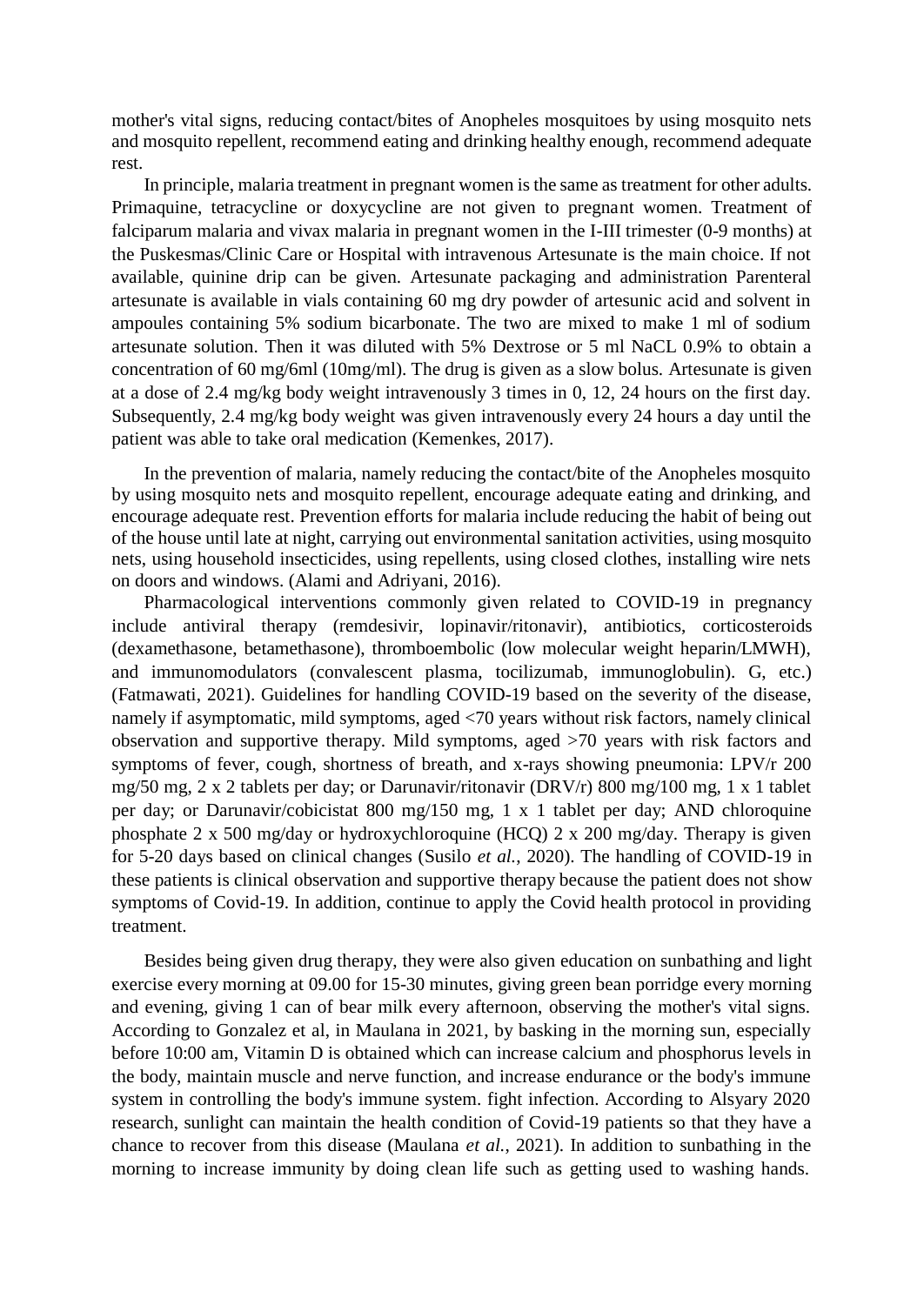Prevention efforts against COVID-19 are to break the chain of transmission by isolation, early detection, and basic protection such as maintaining hygiene, washing hands, disinfecting (Susilo *et al.*, 2020).

Treatment of malaria in adult COVID-19 patients including pregnant women is as follows, if symptoms of mild Covid-19 with malaria infection are given Chloroquine/hydroxychloroquine, azithromycin, piperaquine (one of the components of the DHP drug) and primaquine can prolong the QTc interval, therefore it is necessary to do this ECG examination to see the QTc interval before being given for treatment. If the results of the ECG examination obtained QTc> 500 ms, then the administration of DHP is not allowed to be replaced with artesunate injection for 7 days. If the results of the ECG examination with QTc > 500 ms, then oral DHP is given for malaria treatment. If the patient with COVID-19 does not undergo an EKG examination and receives chloroquine/hydroxychloroin and azithromycin, for the treatment of malaria, oral DHP is not given, but artesunate is injected for 7 days. Primaquine administration was postponed until the patient's condition improved and Covid-19 treatment was completed. If malaria complications occur, the patient is referred to the hospital. If the symptoms of COVID-19 are moderate and the symptoms are severe with malaria infection, then the malaria drug is given using artesunate injection for 7 days. And for malaria sufferers with COVID-19, primaquine administration is postponed until the patient's condition improves and Covid-19 treatment is completed (Ditjen P2P, 2020). It is important for pregnant women to take medication as one of the steps to minimize the worsening of the condition that arises. The drug chloroquine is the right option for the treatment of coronavirus infections in pregnant women. Chloroquine therapy does not cause serious side effects in pregnant women and newborns (Hidayah, Indriani and Rahmatika, 2021).

## **Conclusion and Suggestion**

Malaria in pregnancy accompanied by COVID-19 is a serious problem considering its effects on the mother and fetus, if not treated quickly and appropriately, malaria can increase maternal and neonatal mortality. Malaria causes complications such as anemia, organomegaly, cerebral malaria, pulmonary edema and sepsis. In addition, it can cause problems for the fetus such as low birth weight, abortion, IUFD and IUGR. Covid-19 in pregnant women can cause symptoms of pneumonia in pregnant women and can cause fetal complications, namely miscarriage, IUGR, and premature birth. Chloroquine is still the drug of choice for the treatment of malaria accompanied by symptoms of COVID-19 in pregnancy. Malaria prevention is to reduce contact/bite by Anopheles mosquitoes by using mosquito nets and mosquito repellent, encourage adequate eating and drinking, and encourage adequate rest. Prevention efforts against COVID-19 are to break the chain of transmission by isolation, early detection, and basic protection such as maintaining hygiene, washing hands, disinfecting.

### **References**

Alami, R. and Adriyani, R. (2016) 'Tindakan Pencegahan Malaria Di Desa Sudorogo the Prevention of Malaria At Sudorogo Village Kaligesing', *Jurnal Promkes*, 4(2), pp. 199–211.

Anggraeni, I. *et al.* (2017) 'Malaria Dalam Kehamilan: Kualitatif Model Kepercayaan Kesehatan Di Muara Wahau Provinsi Kalimantan Timur Malaria in Pregnancy : a Qualitative Study on Health Belief Model in Muara Wahau East Kalimantan', *Jurnal Kesehatan*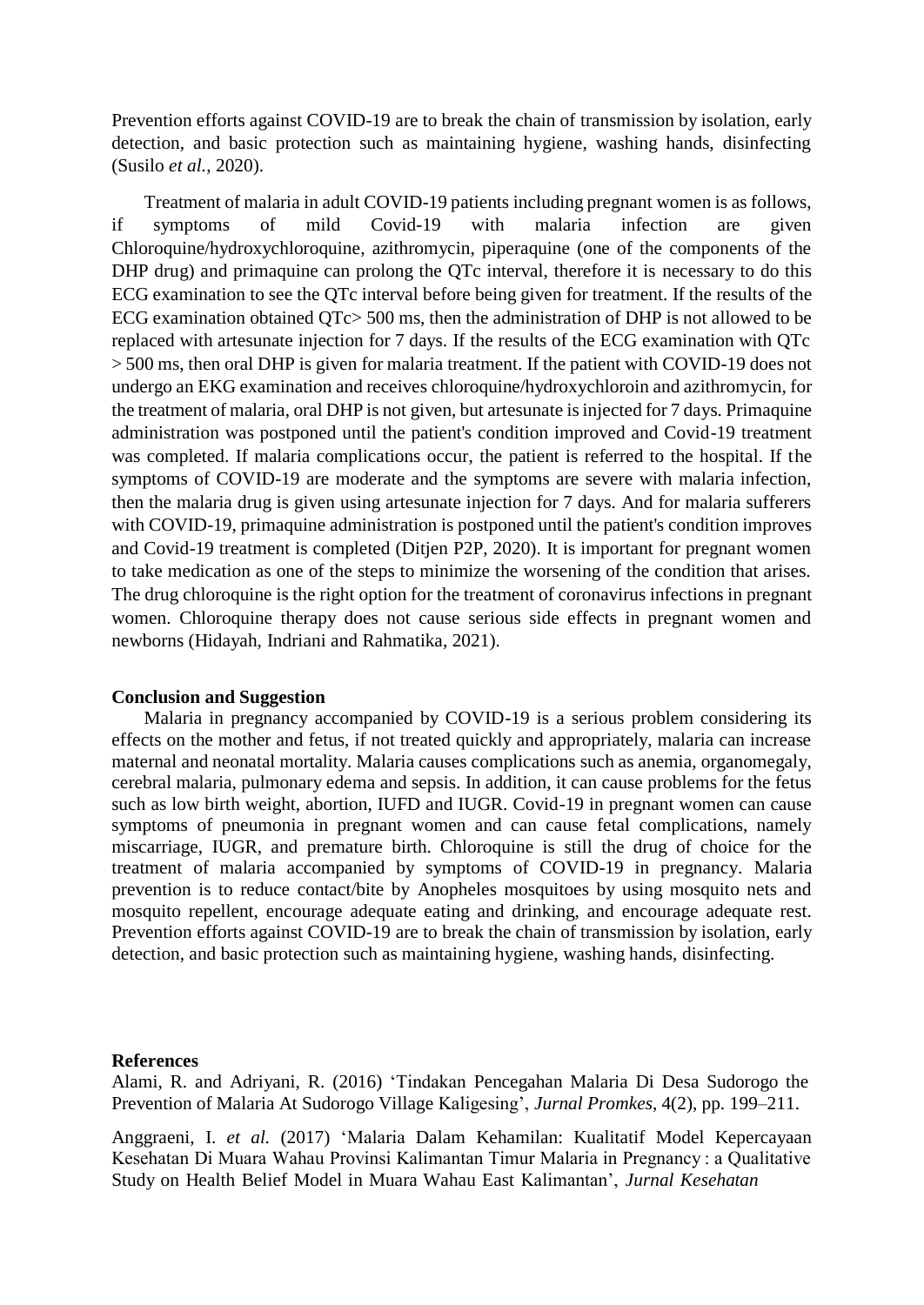*Masyarakat Andalas*, 11(2), pp. 84–92. Available at: [http://jurnal.fkm.unand.ac.id/index.php/jkma/.](http://jurnal.fkm.unand.ac.id/index.php/jkma/)

Budiyanto, A. and Wuriastuti, T. (2017) 'Faktor yang Berhubungan dengan Kejadian Malaria pada Ibu Hamil di Indonesia', *Media Penelitian dan Pengembangan Kesehatan*, 27(1), pp. 25– 30. doi: 10.22435/mpk.v27i1.5494.25-30.

Darmiah, D. *et al.* (2019) 'Hubungan tingkat pengetahuan dan pola perilaku dengan kejadian malaria di Kabupaten Katingan Provinsi Kalimantan Tengah', *Journal of Health Epidemiology and Communicable Diseases*, 3(2), pp. 36–41. doi: 10.22435/jhecds.v3i2.1793.

Dinas Kesehatan Papua (2016) 'Profil Kesehatan Provinsi Papua Tahun 2016'.

Ditjen P2P (2020) 'Protokol Layanan Malaria Dalam Masa Pandemi COVID-19', *Kementerian Kesehatan Republik Indonesia*, 2019(12), pp. 1–7. Available at: https://infeksiemerging.kemkes.go.id/download/Protokol\_Layanan\_Malaria\_Dalam\_Masa\_P andemi\_Covid-19.pdf.

Fatmawati, M. S. (2021) 'Terapi farmakologi covid-19 pada kehamilan', *Jurnal Kesehatan Rajawali*, 11(1), pp. 49–58. Available at: [http://ojs.rajawali.ac.id/index.php/JKR/article/view/85.](http://ojs.rajawali.ac.id/index.php/JKR/article/view/85)

Hidayah, N., Indriani, S. and Rahmatika, F. (2021) 'Infeksi Coronavirus Disease 2019 (Covid-19) Pada Wanita Hamil : Analisa Pustaka Mekanisme Infeksi dan Pengaruh Pengobatan terhadap Kehamilan', *Essence if Scientific Medical Journal*, 19(1), pp. 10–18.

Huang, C. *et al.* (2020) 'Clinical features of patients infected with 2019 novel coronavirus in Wuhan, China', *The Lancet*, 395(10223), pp. 497–506. doi: 10.1016/S0140-6736(20)30183-5.

Junarli, R. brian and Somia, i ketut agus (2017) 'Karakteristik Klinis Malaria Tropika pada Pasien Rawat Inap di Rumah Sakit Umum Daerah Mgr. Gabriel Manek, SVD Atambua Periode September 2013 - Februari 2014', *E-Jurnal Medika*, 6(7).

Kemenkes (2017) 'Buku Saku Penatalaksanaan Kasus Malaria'. Available at: [http://www.pdpersi.co.id/kanalpersi/data/elibrary/bukusaku\\_malaria.pdf.](http://www.pdpersi.co.id/kanalpersi/data/elibrary/bukusaku_malaria.pdf)

Layan, P. D., Akili, R. H. and Rombot, D. V (2016) 'Hubungan Antara Pengetahuan Dan Sikap Dengan Tindakan Pencegahan Penyakit Malaria Di Wilayah Kerja Puskesmas Bacan Timur Kabupaten Halmahera Selatan 2016', *Pharmacon*, 5(4), pp. 291–297. doi: 10.35799/pha.5.2016.14079.

Maulana, M. I. *et al.* (2021) 'Meningkatkan Imunitas di era Covid-19 Melalui kebiasaan Mencuci Tangan dan Berjemur Matahari Pagi', *Prosiding Seminar Nasional Pengabdian Kepada Masyarakat: Peduli Masyarakat*, 1, pp. 151–158.

Mawuntu, A. H. P. (2018) 'Malaria Serebral', *Jurnal Sinaps*, 1(3), pp. 1–21. doi: 10.22219/sm.v7i2.4069.

Puasa, R., Asrul H, A. and Kader, A. (2018) 'Identifikasi Plasmodium Malaria di Desa Beringin Jaya Kecamatan Oba Tengah Kota Tidore Kepulauan', *Jurnal Riset Kesehatan*, 7(1), pp. 21– 24. doi: 10.31983/jrk.v7i1.3056.

Rahmawaty (2014) 'Determinan Kejadian Malaria Pada Ibu Hamil Di Papua Barat', *Media Kesehatan Masyarakat Indonesia Universitas Hasanuddin*, 10(3), pp. 166–173.

Ramadhani, H. S. *et al.* (2020) 'COVID-19 pada Kehamilan : Apakah berbahaya ?', *Medula*,